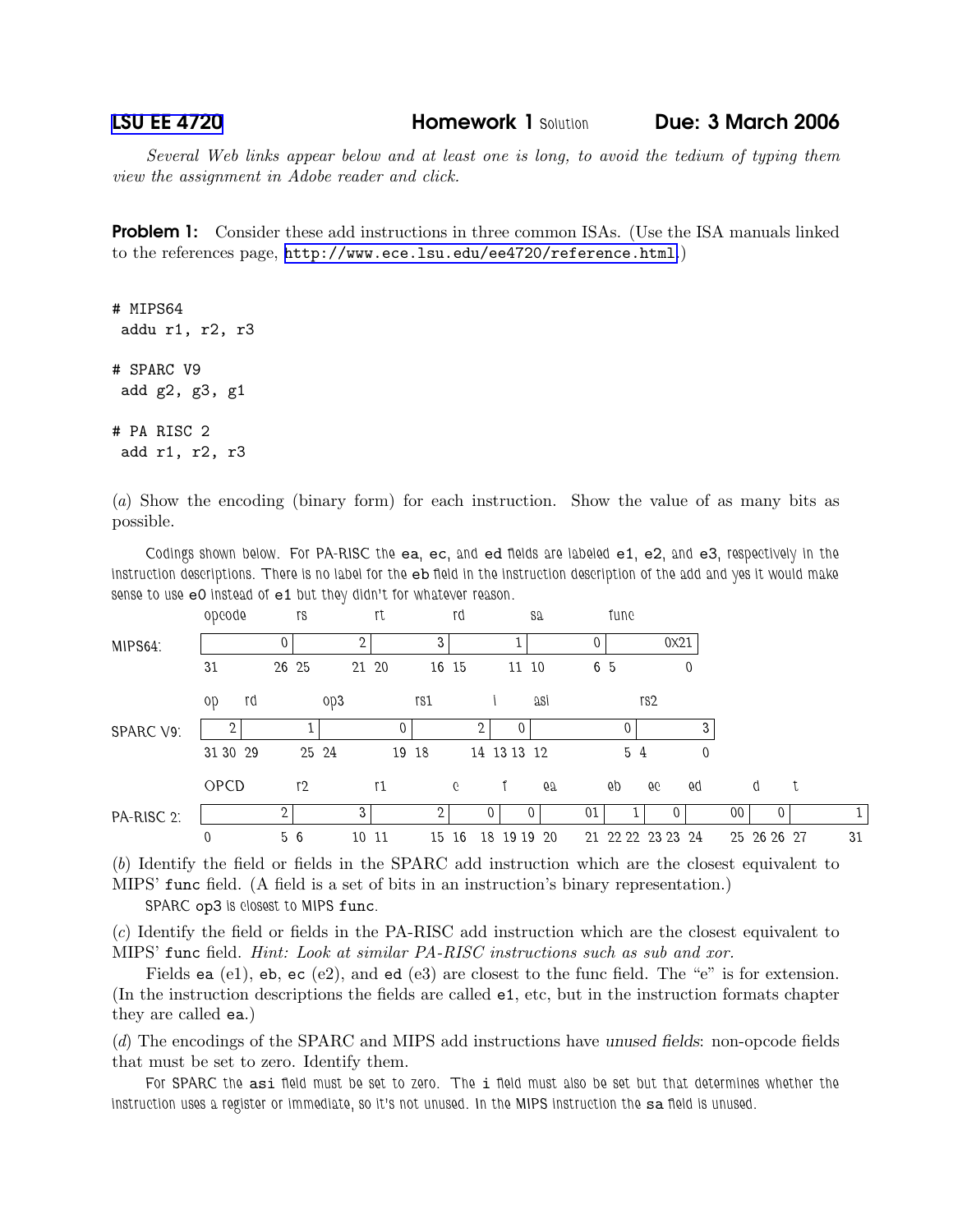**Problem 2:** Read the Overview section of the PA-RISC 2.0 Architecture manual, [http://h21007.www2.hp.com/dspp/files/unprotected/parisc20/PA\\_1\\_overview.pdf](http://h21007.www2.hp.com/dspp/files/unprotected/parisc20/PA_1_overview.pdf). (If that link doesn't work find the overview section from the course references page, <http://www.ece.lsu.edu/ee4720/reference.html>.)

A consequence of the unused fields in MIPS and SPARC add instructions and RISC's fixedwidth instructions is that the instructions are larger than they need to be.

The PA-RISC overview explains how PA-RISC embodies important RISC characteristics, as do other RISC ISAs, but also has unique features of its own.

(a) It is because of one of those class of features that the PA-RISC 2.0 add instruction lacks an unused field. What is PA-RISC's catchy name for those features?

Pathlength Reduction. Rather than let the c, f, and d fields go to waste, PA RISC uses them to include additional functionality, conditionally squashing the next instruction. With the additional functionality some programs would need fewer instructions, hence the term pathlength reduction.

(b) Provide an objection (from the RISC point of view) to the added functionality of PA-RISC's add instruction. If possible, find places in the overview that provide or at least hint at counterarguments to those objections.

Adding functionality complicates the pipeline, increasing engineering time and reducing chip area available for things like caches. Counterarguments might be found in the second instruction where they argue "reduced" should not be considered above any other quality.